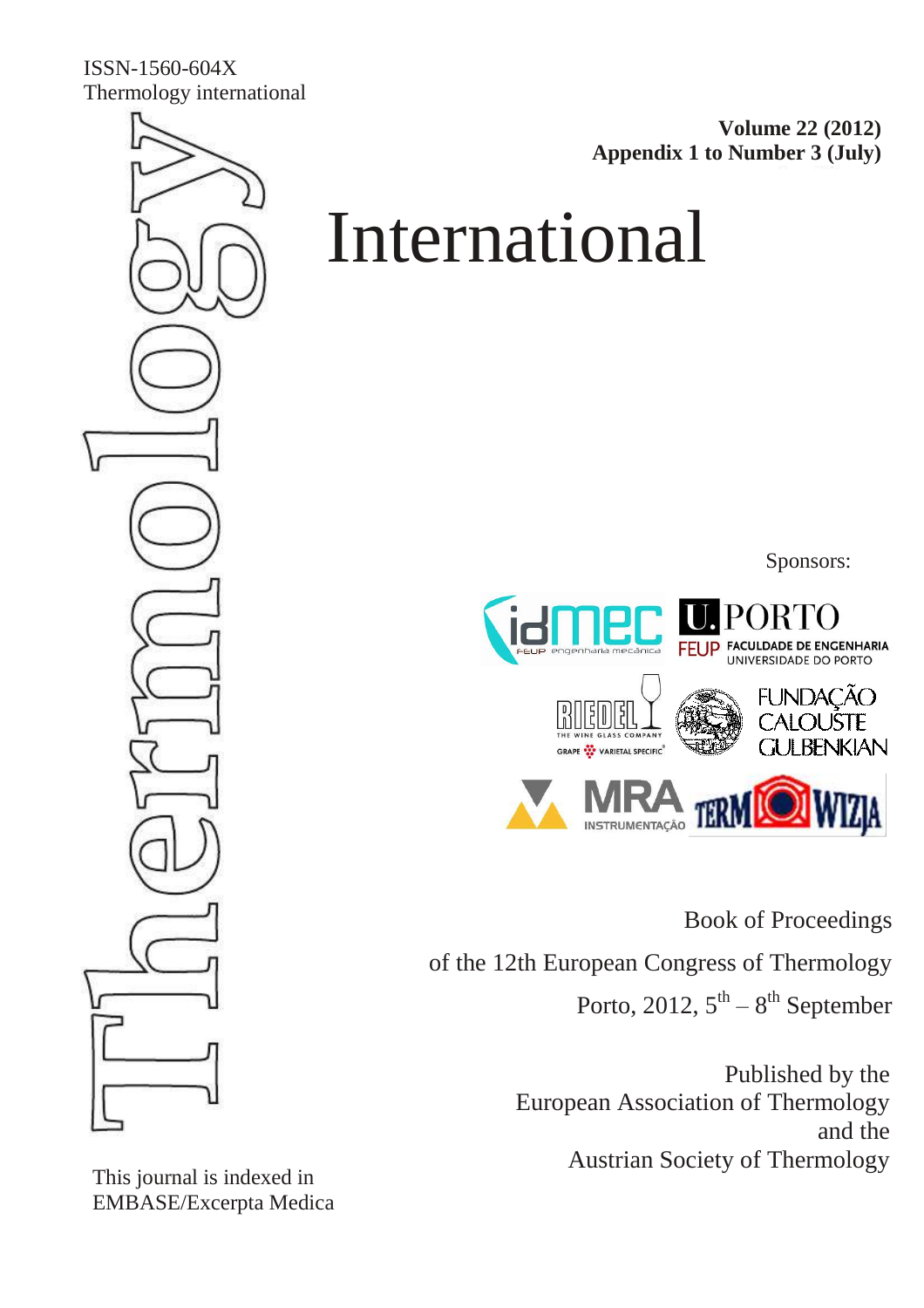## **THERMOLOGY INTERNATIONAL**

Volume 22 (2012) Appendix 1 to Number 3 (July)

**Published by the Austrian Society of Thermology and European Association of Thermology**

**Indexed in** Embase/Excerpta Medica

**Editors J. Gabriel, Porto R. Vardasca, Porto K. Ammer, Wien**

Organ of the American Academy of Thermology

Organ of the Brazilian Society of Thermology

Organ of the European Association of Thermology

Organ of the Polish Society of Thermology

Organ der Österreichischen Gesellschaft für Thermologie

Organ of the UK Thermography Association (Thermology Group)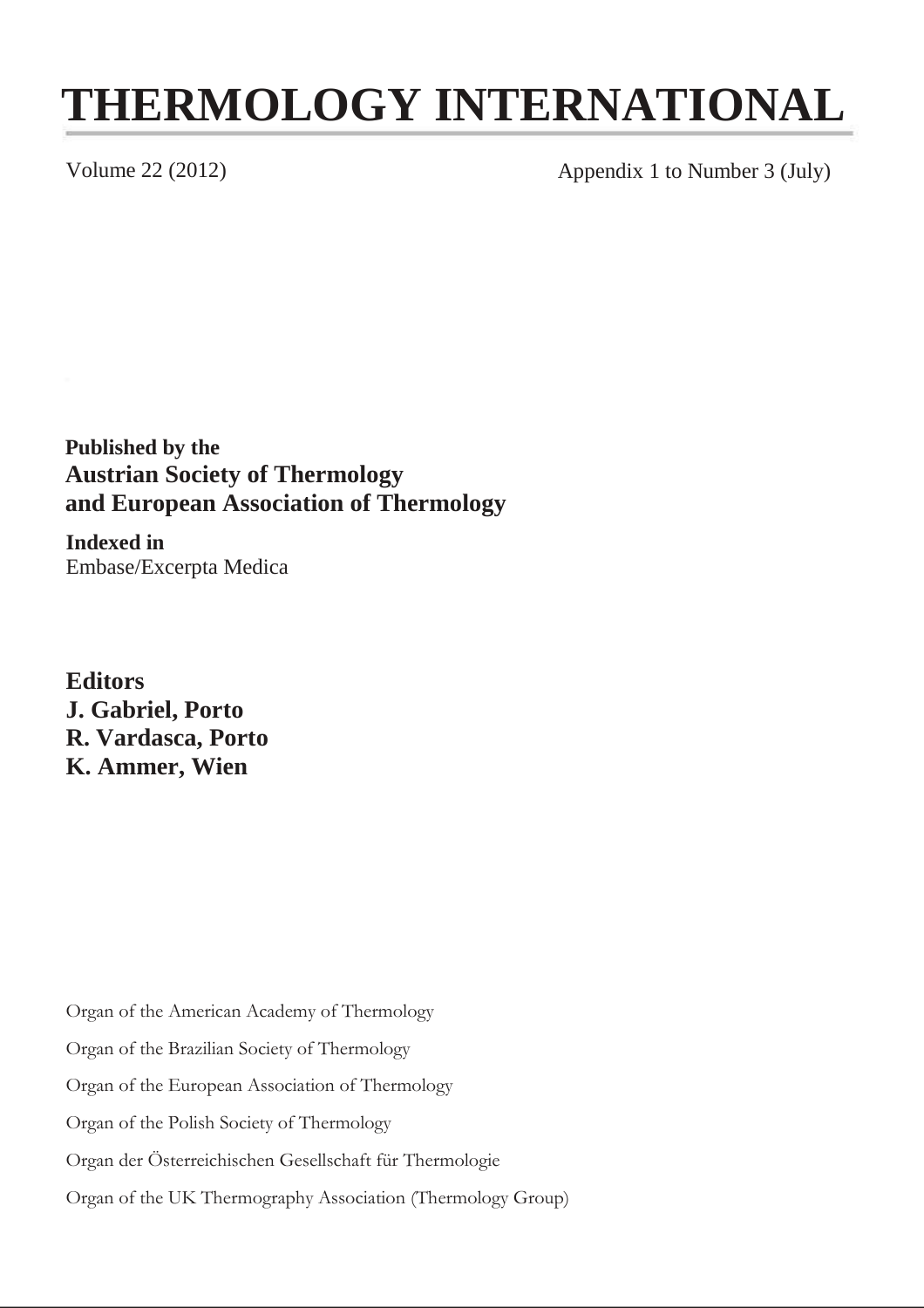### Effect of Yoga and Swimming on Body Temperature of Pregnant Women

Manuel Sillero-Quintana<sup>1</sup>, E. Conde-Pascual<sup>1</sup>, P.M. Gomez-Carmona<sup>1</sup>, Ismael Fernandez-Cuevas<sup>1</sup>, T. García-Pastor<sup>2</sup>

1. Faculty of Physical Activity and Sport Sciences - INEF, Universidad Politécnica de Madrid, Madrid, Spain 2. Universidad Camilo José Cela, Madrid, Spain

#### **SUMMARY**

**Introduction: Physical activity for pregnant women should be controlled and adapted in order to minimize the risk of loss of balance and fetal trauma (Davies, Wolfe, Mottola, y MacKinnon, 2003). Noninvasive technologies are required for understanding better the effects of physical activity on pregnant women. Infrared thermography allows, remotely, securely and without any contact, to measure and display accurate temperatures on the human skin.** 

**Methods: We studied the effect of two different organized physical activities on the skin temperature (Tsk) of 28 volunteer 31-weeks-pregnant women (Yoga: n=14; Swimming: n=14). Two sets of six thermograms (Anterior and Posterior of the Upper and Lower limbs, and Left and Right Lateral Upper body) were registered by a T335 FLIR infrared camera: the first after 10 minutes of acclimatization to the room conditions and before the physical activity, and the second within the ten minutes after finishing the physical activity.** 

**Results: Because of the significant difference in general Tsk of the women in the first assessment (t(26)**   $= 9.21$ ;  $p \le 0.05$ ) probably due to increased use of creams ( $\gamma$ 2(1) = 9.33;  $p \le 0.05$ ), lower room temperatures (t(26) = 4.00; p < 0.05) and humidity (t(26) = 7.49; p < 0.05) in the yoga group, only the **increment of Tsk between pre- and post-activity measurements were considered for the analysis of the data. Our results indicate (see Table 8) that general Tsk were significantly reduced after swim-ming (t(13) = 11,60; p < 0.05) and non-significantly increased after the yoga practice (t(13) = -1,19; p = 0.25). This tendency was similar in all the body areas in the Swim group and more heterogeneous after the yoga practice with non significant differences in the limbs and significant differences in the trunk areas (including breast and belly).** 

**Conclusions: The results point out a significant reduction of Tsk of expectant mothers after aquatic activity even in the breast and belly areas, probably due to inadequate water temperature although the values of Tsk does not appear to be hazardous to the fetus. Practicing yoga during pregnancy slightly increases the Tsk in the whole body maybe because of the characteristics of the activity.**

#### 1. INTRODUCTION

Nowadays, physical and sport practice has become a daily occurrence, which defines each society. International institutions recommend the promotion of Physical Activity (33) as one of the best ways to prevent some of the most frequent health problems of the population (32). Therefore, in countries where women are treated equally by society, exercise has become part of everyday life of many women, even during pregnancy, the women's stage in which occur the most important physiological and psycho-logical adaptations. Everyday there is a greater number of women who

wish (14) to continue training during their pregnancy.

1.1 Pregnancy and Physical Activity

The prescription of exercise in pregnant women has varied depending on available scientific information (1, 19, 29). The large number of anatomical, biological and psycholog-ical changes that occur in women during pregnancy (17, 35) and the individual differences on these changes (30), make difficult to reach a consensus on the volume, intensity, and kind of exercise to be prescribed for pregnant woman.

However, several studies (12, 18, 22, 26, 28) indicate that moderate exercise dur-ing a healthy pregnancy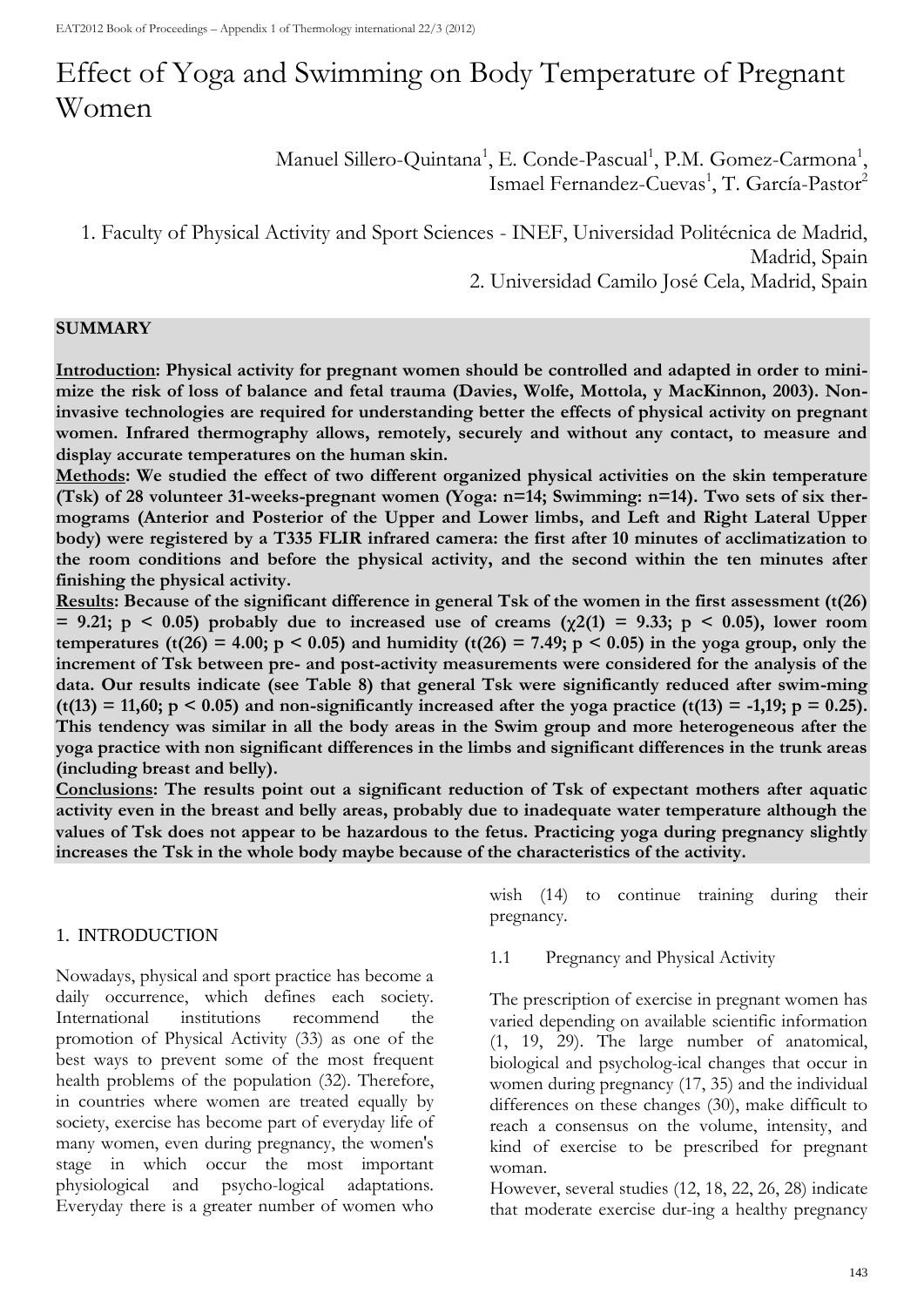can have physical and psychological benefits in pregnant women and offer little risk to the fetus.

Effects of physical activity in pregnant women have been studied through their influence on different organs and systems of the pregnant woman taking into account different parameters:

1) heart rate is significantly higher in pregnant women who are physically active; however, blood pressure helds similar parameters in pregnant and non-pregnant women (37);

2) ventilation change for physiological, mechanical and chemical reasons (13, 34, 36);

3) metabolism yield to different results (18);

4) temperature has been a major concern of physical exercise during pregnancy because hyperthermia produced by an excessive exercise may cause problems in the fetus development (16, 18).

A recent study (15) concluded that temperature of pregnant women did not increase significantly during or after exercise (36.5 vs. 36.7 °C). The methods used for assessing temperature were electronic thermometers located in the selected area and inside the ear canal. None of the pregnant women approached their body temperature to dangerous levels while practicing low-impact exercise. We can conclude that low intensity aerobic exercise at about 70% of maximum heart rate seems to be safe for the fetus in terms of risk by maternal hyperthermia.

Other works (5) have investigated the effects of exercise on the oxygen and substrate delivery to the interphase, which can exceed 50% during exercise; however, regular bouts of sustained exercise may improve oxygen and substrate delivery at rest. Additionally, Clapp stated that the type of maternal carbohydrate intake and food intake frequency can also influence the substrate availability of the fetus through their effects on maternal blood glucose and insulin levels, concluding that exercise in early and mid pregnancy stimulates placental growth while the relative amount of exercise in late pregnancy determines its effect on late fetal growth. On the other hand, low-glycemic diets decrease growth rate and size at birth while high-glycemic food sources increase it.

#### 1.2 Thermography health and pregnancy

In the field of medicine, infrared thermography is considered as a diagnostic tool for pathologies as breast cancer (11), deep vein thrombosis (7), lateral epicondylitis (3), stress fractures (10), rheumatic diseases (6, 8, 23), reflex sympathetic dystrophy (4), dermatological diseases (31), fever detection (9, 21) or Diabetes (25).

There are some significant changes during pregnancy related to physical activity as increased maternal and fetal body temperature that may pose a hypothetical risk of exercise during pregnancy (19). Several physiological mechanisms maintain thermal balance during exercise of moderate intensity, one of them is the increased blood flow to the skin level in acral areas and reduced on the trunk and proximal extremities (2).

In this paper, we will attempt to use infrared thermography to study the effects of physical activity on body temperature of pregnant women.

#### 2. METHODS

#### 2.1 Sample

The study sample consisted of 28 physically active pregnant women divided into two groups: half of them were engaged in low intensity yoga ( $n = 14$ ) and the other half (n=14) practiced an aquatic activity (Swim) specifically designed for pregnant women.

#### 2.2 Equipment

Thermograms were recorded with a T335 FLIR® in-frared camera (FLIR® Systems, Sweden). Maximal and averaged Tsk were extracted from each consid-ered Region Of Interest (ROI) with the software ThermaCAM Reporter 6 provided by the camera manufacturers. The environmental conditions were controlled by a BAR-908-HG® portable weather sta-tion (Oregon Scientific, USA).

2.3 Data collection

Before the training session, subjects remained in the data collection room at least for 10 minutes dressing only underwear for adapting to the room conditions before collecting the first thermogram series. During the acclimatizing time, subject fulfilled a questionnaire about incidence factors on thermography and personal data for required in the study and signed the informed consent to participate in the study. Subjects proceed directly to the data collection room drying the skin without rubbing for second thermograms se-ries within the 10 minutes after the activity.

The study protocol was approved by the Ethics Committee of the Technical University of Madrid following the principles outlined by the World Medical Assembly Declaration of Helsinki.

Six thermograms were registered before and after the workout in both activities (fig. 1): Dorsal (20 ROI), Ventral (19 ROI) and Left- and Right-Lateral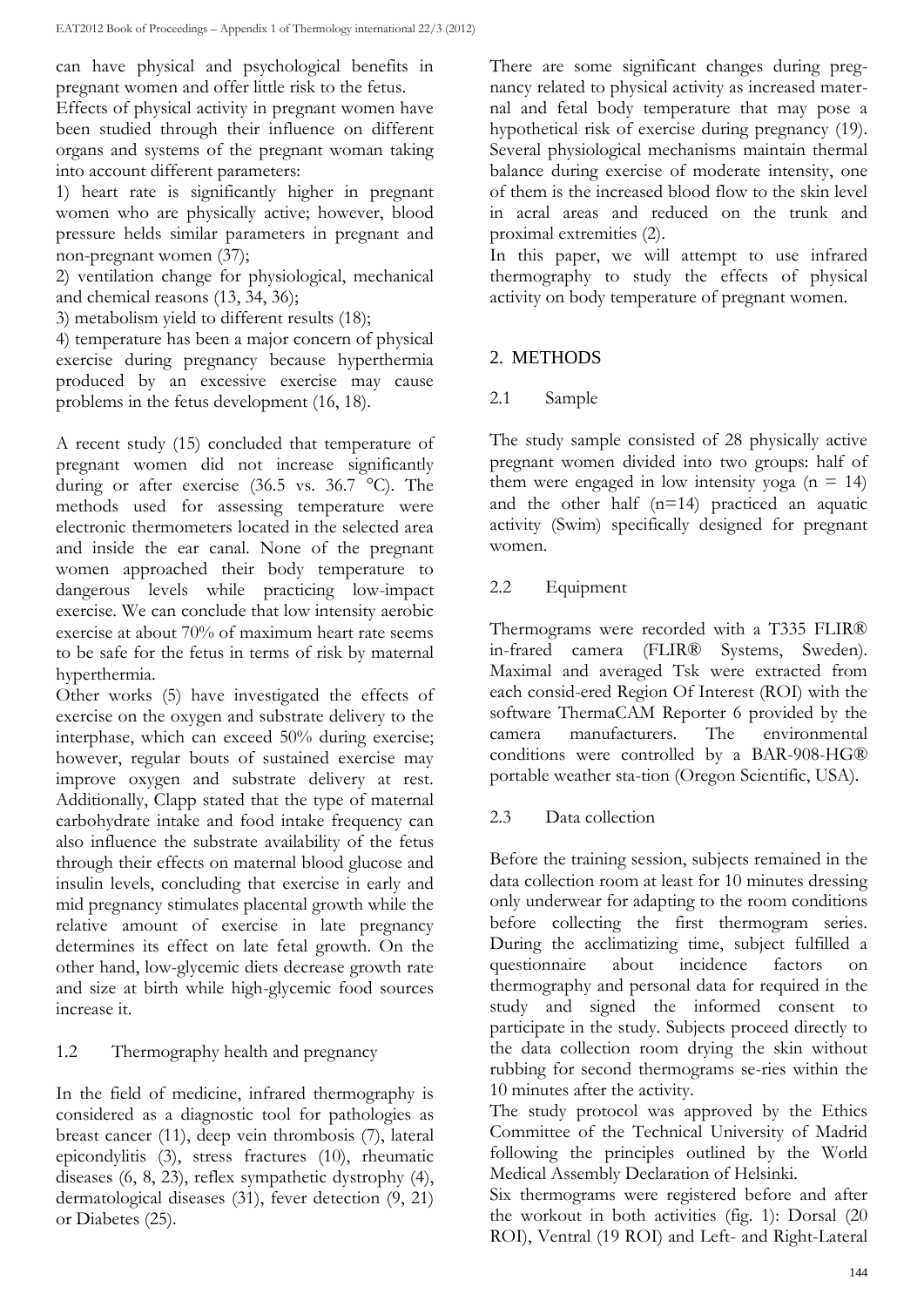(2 x 12 ROI) in Upper Body, and Dorsal (16 ROI) and Ventral (12 ROI) Lower Body. Yoga data were registered in May by 11:00 AM in one of the rooms of a Yoga Center while water activities data were collected in July by 9:45 AM in a changing room attached to the swimming pool.

#### 2.4 Analysis of the data

For data analysis, initial region of interest (ROI) where grouped into "areas" and, later, the areas into "zones" for better management and subsequent interpretation of the data. The grouping criteria are summarized in Table 1.

| Table 1. Criteria for areas and zones establishment. |  |  |
|------------------------------------------------------|--|--|
|------------------------------------------------------|--|--|

| ZONE              | Areas Included              | # of ROI |
|-------------------|-----------------------------|----------|
| <b>LOWER LIMB</b> | Right and Left Thigh        | 6        |
|                   | Right and Left Leg          | 5        |
|                   | Right and Left Knee         | 2        |
|                   | Right and Left Ankle        |          |
| <b>UPPER LIMB</b> | Right and Left Forearm      | 4        |
|                   | Right and Left Arm          | 2        |
|                   | Right and Left Elbow        | 2        |
|                   | <b>Right and Left Wrist</b> | 2        |
| <b>TRUNK</b>      | Right and Left Trapezium    | 2        |
|                   | <b>Right and Left Rips</b>  |          |
|                   | Neck                        | 2        |
|                   | Right and Left Shoulder     | 2        |
|                   | Dorsal                      | 5        |
|                   | Lumbar                      | 3        |
| <b>BELLY</b>      | Abdomen                     | 5        |
| BREAST            | Right and Left Breast       | 2        |



Fig. 1 - Location of the ROI in each thermogram.

The data are given as the means  $\pm$  Standard Deviations (SD). Only mean Tsk values are exposed in order to reduce the number and size of tables.

The normality of the data distribution for each dependent variable was tested with the Kolmogorov-Smirnov method. Student t-tests for independent samples were run to compare quantitative Tsk data between Yoga and Swim groups, Student t-test for paired samples for comparing pre- and post-exercise results, and Chi-square test  $(\chi^2)$  were applied for dichotomic variables (Yes-No). The statistical significance was set at  $\alpha = 0.05$  in the software SPSS 15.0.

#### 3. RESULTS

As can be seen in Tables 2 and 3, it was registered an increased use of creams ( $\gamma$ 2(1) = 9.33; p < 0.05), lower drugs consume ( $χ2(1) = 7.04$ ; p < 0.05), lower room temperatures  $(t(26) = 4.00; p < 0.05)$  and lower humidity (t(26) = 7.49;  $p < 0.05$ ) in the yoga group; however, the weeks of gestation of both samples were similar.

Averaged Tsk values for each considered area before and after the physical activity are listed in Table 4. Significant differences by physical activity (all of them  $p<0.05$ ) were recorded in most of the areas except for the breast and the abdominal areas with lower Tsk before exercise in the Yoga group.

Table 2 - Atmospheric conditions and weeks of gestation for activity (\*\*  $p \le 0.05$ ; ns = nonsignificant differences).

| Humidity $(**)$<br>Temperature (**) Week (ns) |
|-----------------------------------------------|
| Mean SD Mean SD Mean SD                       |
| Swim 36.3% 1.1 27.4 °C 0.7 33.5 1.6           |
| Yoga 27.2 % 4.4 25.1 °C 2.1 29.5 7.5          |

It is worth noting that, after the physical activity practice, significant differences were found on breast (t(26) = -7.21; p < 0.05), abdominal (t(26) = -5.96;  $p \le 0.05$ ), and belly (t(26) = -5.88;  $p \le 0.05$ ) with lower Tsk in the Swim group, as also happen with the rest of the areas except wrists, thighs, legs and knees (all of them  $p \le 0.05$ ).

Finally, our results indicate (see Table 7) that General Tsk were significantly reduced after swimming  $(\Delta T$ skS = -3.30  $\pm$  0.43 °C; t(13) = 11,60;  $p \leq 0.05$ ) and non-significantly increased after the yoga practice ( $ΔTskY = 0.21 ± 0.55 °C$ ; t(13) = -1,19;  $p = 0.25$ ). This tendency was similar for all the body areas in the Swim group and more heterogeneous after the yoga practice with non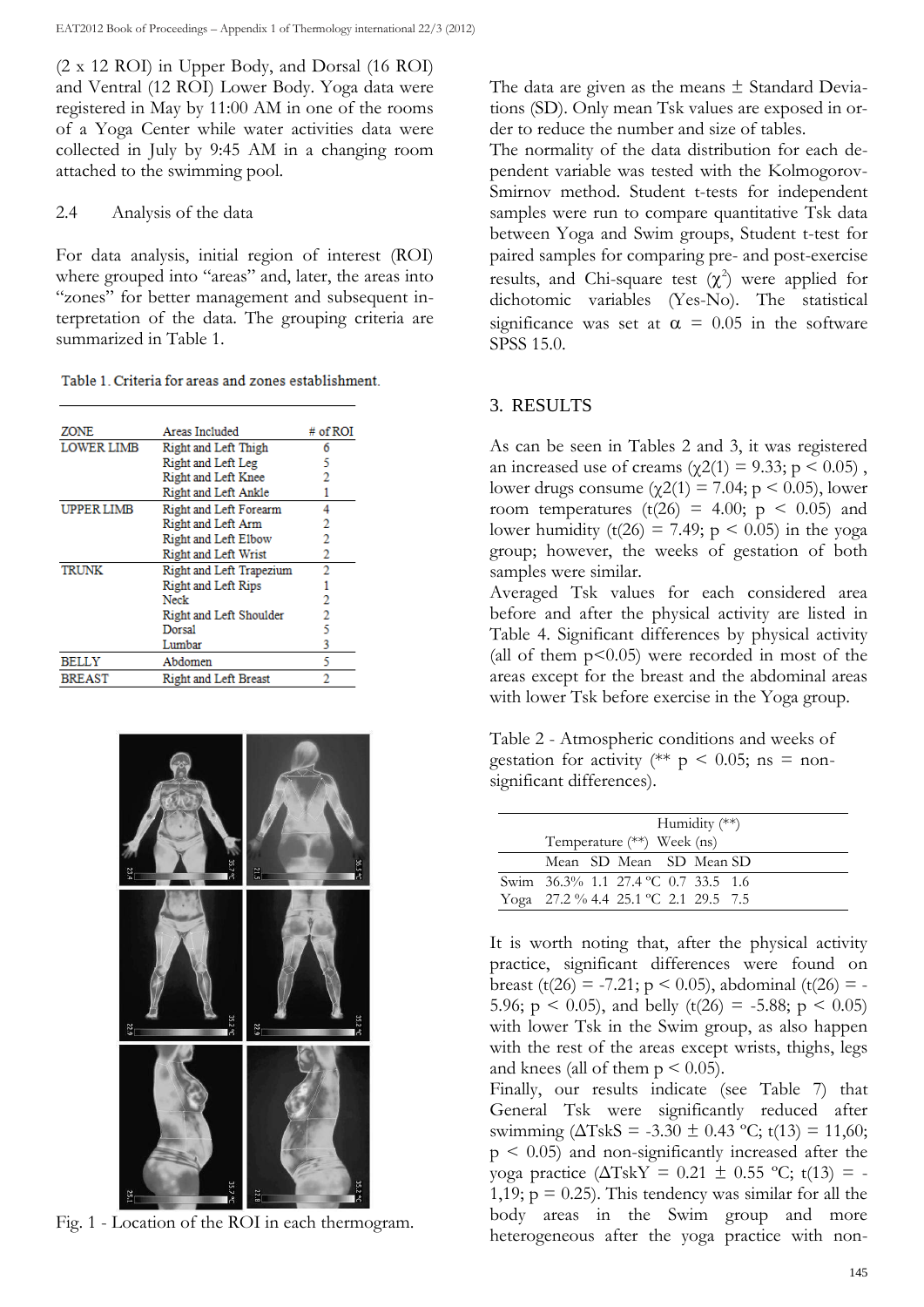significant differences in the limbs and sig-nificant differences in the trunk areas (including breast and belly).

Table 3 - Influence factors for activity  $(*\ast p$  <  $0.05$ ; ns = non-significant differences).

|                   |                |    | SWIM YOGA |
|-------------------|----------------|----|-----------|
| Creams            | NO             | 12 | 4         |
| 宋宋                | YES            | 2  | 10        |
| Therapy           | NO             | 14 | 13        |
| (n <sub>s</sub> ) | <b>YES</b>     | 0  | 1         |
| Coffee            | NO             | 12 | 11        |
| (n <sub>s</sub> ) | YES            | 2  | 3         |
| Alcohol           | NO             | 12 | 14        |
| (n <sub>s</sub> ) | YES            | 2  | 0         |
| Tobaco            | N <sub>O</sub> | 14 | 14        |
| (n <sub>s</sub> ) | <b>YES</b>     | 0  | 0         |
| <b>UVA Rays</b>   | NO             | 14 | 14        |
| (n <sub>s</sub> ) | YES            | 0  | 0         |
| Drugs             | NO             | 3  | 10        |
| **                | <b>YES</b>     | 11 | 4         |
| Shower            | NO             | 9  | 5         |
| (n <sub>s</sub> ) | YES            | 5  | 9         |

Table 4 - Tsk values (ºC) on the considered area previous to perform the activity (\*\*  $p \le 0.05$ ; ns = non-significant differences). Left = L; Right = R.

|                  | Swim  |      | Yoga  |      |      |
|------------------|-------|------|-------|------|------|
|                  | Mean  | SD   | Mean  | SD   | Dif. |
| R. Thigh         | 30.03 | 0.75 | 27.07 | 1.14 | **   |
| L. Thigh         | 30.07 | 0.65 | 26.98 | 0.72 | **   |
| R. Leg           | 29.92 | 0.67 | 26.80 | 1.30 | 宋宋   |
| L. Leg           | 30.06 | 0.77 | 26.49 | 1.33 | **   |
| R. Knee          | 30.48 | 1.52 | 26.83 | 1.28 | **   |
| L. Knee          | 30.92 | 1.06 | 27.86 | 1.22 | **   |
| R. Ankle         | 30.94 | 0.93 | 25.19 | 2.07 | **   |
| L. Ankle         | 30.88 | 0.98 | 26.60 | 1.30 | **   |
| Lumbar           | 31.38 | 0.96 | 29.21 | 1.07 | **   |
| R. Forearm 33.61 |       | 0.72 | 31.38 | 1.51 | **   |
| L. Forearm       | 33.16 | 0.75 | 31.22 | 1.39 | **   |
| R. Arm           | 32.44 | 0.95 | 30.55 | 1.20 | **   |
| L. Arm           | 31.95 | 1.13 | 30.44 | 0.82 | **   |
| Ant. Trunk       | 32.75 | 1.00 | 31.33 | 0.90 | **   |
| Post. Trunk      | 32.32 | 1.19 | 31.37 | 1.11 | **   |
| R. Elbow         | 32.65 | 0.86 | 30.63 | 0.80 | **   |
| L. Elbow         | 32.38 | 1.02 | 30.41 | 0.79 | **   |
| Abdominal        | 34.82 | 0.73 | 34.50 | 1.54 | ns   |
| R. Wrist         | 33.43 | 0.61 | 29.55 | 1.79 | **   |
| L. Wrist         | 33.19 | 0.81 | 28.98 | 2.18 | **   |
| Breast           | 33.22 | 0.74 | 32.67 | 0.68 | ns   |
| Belly            | 32.41 | 1.22 | 30.97 | 0.98 | **   |
| General          | 31.96 | 0.77 | 29.46 | 0.66 | **   |

Tables 5 and 6 provide data about the Tsk of the main zones considered, showing results congruent with those of their corresponding areas. We can point out that General Tsk recorded before practicing the activity (TskSWIM =  $31.96 \pm 0.77$  °C vs. TskYOGA = 29.46  $\pm$  0.66 °C) were significantly higher for the Swim group  $(t(26) = 9.21; p \le 0.05)$ and after exercise (TskSWIM =  $28.65 \pm 1.31$  °C vs. TskYOGA =  $29.67 \pm 0.53$  °C) they became significantly lower in the Swim group  $(t(26) = -2.70)$ ;  $p \le 0.05$ ).

Table 5 - Tsk values (ºC) on the considered zones previous to perform the activity  $(*\ast p$  <  $0.05$ ; ns = non-significant differences).

|                  | Swim  |    | Yoga       |      |     |
|------------------|-------|----|------------|------|-----|
|                  | Mean  | SD | Mean       | SD   | Dif |
| Lower Limb 30.41 |       |    | 0.81 26.73 | 0.99 | **  |
| Trunk            | 32.66 |    | 0 95 31 41 | 0.85 | **  |
| Upper Limb 32.85 |       |    | 0.81 30.39 | 1.02 | **  |
| <b>Breast</b>    | 33.22 |    | 0.74 32.67 | 0.68 | ns  |
| Belly            | 32.41 |    | 1 22 30 97 | 0.98 | **  |
| General          | 31.96 |    | 0.77 29.46 | 0.66 | 宋末  |

Table 6. Tsk values (ºC) on the considered area previous to perform the activity (\*\*  $p \le 0.05$ ; ns = non-significant differences).

|                   | Swim  |      | Yoga       |      |      |
|-------------------|-------|------|------------|------|------|
|                   | Mean  | SD   | Mean       | SD.  | Dif. |
| Lower Limb 27.09  |       | 1.40 | 26.51      | 0.51 | ns   |
| Trunk             | 29.45 |      | 1 35 31 86 | 0.73 | 宋宋   |
| <b>Upper Limb</b> | 29.40 |      | 1.57 30.77 | 0.96 | **   |
| <b>Breast</b>     | 30.52 |      | 1.17 33.19 | 0.74 | **   |
| Belly             | 29.25 | 1 29 | - 31.73    | 0.91 | **   |
| General           | 28.65 |      | 1.31 29.67 | 0.53 | 宋宋   |
|                   |       |      |            |      |      |

Table 7. Increment of Tsk (ΔTsk = Tsk Post-Pre exercise in  $^{\circ}$ C) on the considered zones (\*\* p <  $0.05$ ; ns = non-significant differences).

|               | Swim          |       | Yoga       |      |
|---------------|---------------|-------|------------|------|
|               | Mean          | SD    | Mean       | SD   |
| Lower Limb    | $-332**$      | 1.28  | $-0.21$ ns | 0.90 |
| Trunk         | $-3.21$ **    | 0.94  | $0.45$ **  | 0.60 |
| Upper Limb    | $-3.45$ **    | 1.44  | $0.38$ ns  | 1.11 |
| <b>Breast</b> | $-2.70$ **    | 0.92  | $0.52$ **  | 0.44 |
| Belly         | $-3.15**$     | 1 1 1 | $0.77$ **  | 0.54 |
| General       | $-3.31$<br>** | 1.07  | $0.21$ ns  | 0.66 |

#### 4. DISCUSSION

It has been previously studied the effect of lowimpact exercise on pregnant women (15). Aerobic exercises at 70% of maximum heart rate increased the temperature of the mother, but ap-pear to be safe in terms of risk of maternal hyperthermia. In the study by Larson, the measurement from pregnant women temperature was conducted by an ear thermometer, but works done with different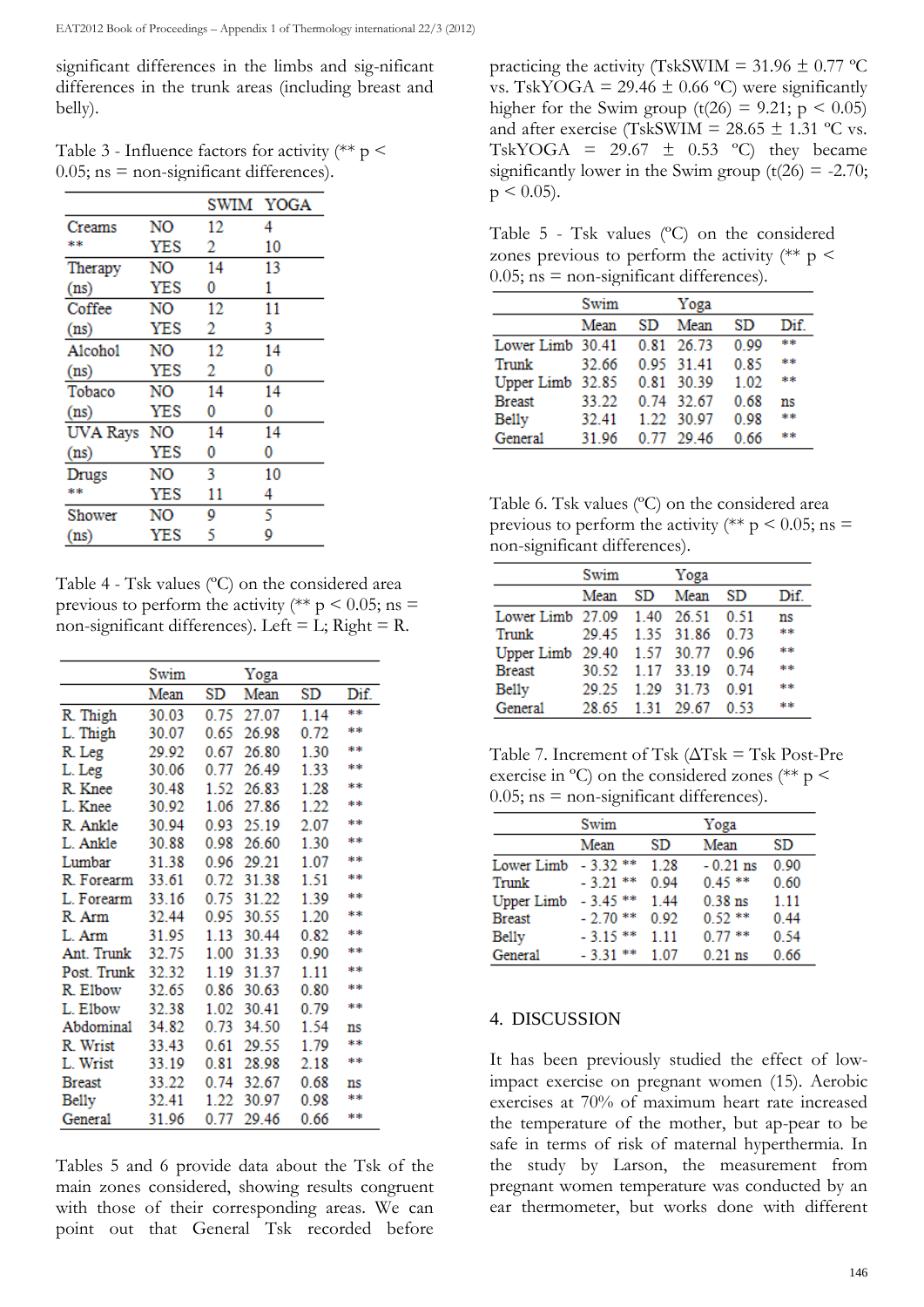methods of measuring body temperature obtained similar results.(24)

Our thermographic data show that pregnant women Tsk is not greatly increased after exercise; moreover, with swimming even decreased, probably due to the aquatic environment in which the activity is conducted at an approximate temperature of 27.5 ºC and with physical characteristics (i.e. head conductivity) that facilitates the corporal heat loss while the subject is immersed into the water.

Data from this study should be considered with caution because the environmental conditions of tem-perature and humidity during data collection are not the optimal to be used as reference values, especially the data from the Swim group, that were recorded in summer with an average room temperature of 27.4 °C. According to Ring & Ammer (24) the optimal temperature of room for a thermography should be between 18 and 22 °C. We are sure that those temperature conditions have influenced in the recorded Tsk for the Swim group. In this sense, humidity is also an important factor that may have influenced our results, since the collection of data on the Swim group was carried out in a locker room attached to the pool, where the moisture content (36.3%) was significantly greater than in the Yoga center (27.2%).

Other factors could have influenced the recorded Tsk and they were recorded in the initial questionnaire. It has been found evidence of the influence of the creams on the infrared emission of the skin (27). In the case of pregnant of the Yoga group, the application of creams was significantly higher (71.4% of pregnant women) compared with 14.5% of those who practiced aquatic activities. This may be one of the reasons why Tsk from Yoga group, both pre-and post-exercise, were so low. We also found significantly higher drug consumption in the Swim group (78.6%) compared with the Yoga group (only 28.6%). We ignore the type of drugs consumed and whether they could have a thermogenic effect or could have induced an increased peripheral blood flow, but this factor could be contributing, together with the higher humidity and room temperature, to differences on initial Tsk values of pregnant women from both groups.

The results point out a significant reduction of Tsk of expectant mothers practicing aquatic activities even in the breast and belly areas, probably due to inadequate water temperature and the low-intensity characteristics of the activity performed, although the values of Tsk does not appear to be hazardous to the fetus. More studies about the influence of water temperature and the amount and intensity of the aquatic activities on the recovery of the normal temperature processes after aquatic exercise should

be conducted not only with pregnant women but also with normal swimmers.

Practicing yoga during pregnancy slightly increased the Tsk in the whole body probably due to the characteristics of the activity (low intensity and controlled movements, many of them in sitting or lying positions).

Due to the lack of optimal conditions during the collection of the data, and in order to reduce the impact of the influence factors (i.e. creams usage and drugs consumption) we decided to use  $\Delta$ Tsk (Tsk before exercise – Tsk after exercise) instead of direct Tsk data for discussing the influence of the practice physical activity on the Tsk of the pregnant women.

In Swim group, the belly Tsk and other body zones significantly decreases with respect to the before exercise values, with maximal descents of -3.45 ºC on the upper limbs and minimal on the breast  $(\Delta T_s k = -2.70 \degree C)$  and belly  $(\Delta T_s k = -3.15 \degree C)$ . One must bear in mind that the activities of this group are done into a swimming pool and they should be considered the above mentioned characteristics of the water for heat conduction. Also should be noted that chest and belly are covered by the swimsuit. Additionally, the lower Tsk descent may be the result of the mechanisms of temperature compensation ex-pressed by (18) as a way to maintain the temperature of the fetus.

In Yoga, the area with a higher Tsk increase after exercise is the belly ( $\Delta$ Tsk = 0.77 °C) followed by the breast  $(\Delta T s k = 0.52 \degree C)$ , both of them statistically significant values. In general, Tsk after practicing Yoga tends to non-significantly increase on 0.21 °C. Legs are the single body zone with a non-significant lower Tsk after exercise  $(\Delta T_s)$  = -0.21 ºC). We think that this Tsk descent could be due to the sitting position hold during Yoga practice, which get in contact the legs with the floor, reduces the activity of the legs, and slightly and temporary blocks the blood flow on this area.

In general, we can see that the significant reduc-tion of the Tsk after swimming was -3.31 ºC and after yoga the Tsk increased non-significantly by 0.21 ºC (Table 7). If we compare the general and belly Tsk after swimming (28.65 ºC and 29.25 ºC respectively) with the Tsk of those areas in the Yoga group before exercise (29.46 ºC and 30.97 ºC respectively), they are quite similar. That could support the idea that the significant descent of Tsk after practicing aquatic activity is not so dangerous; however, practicing the activity in a slightly warmer swimming pool could promote a lower loss of Tsk on those areas. On the other hand, we should also consider that in summer time the descent of Tsk generated by the aquatic activity could refresh the mother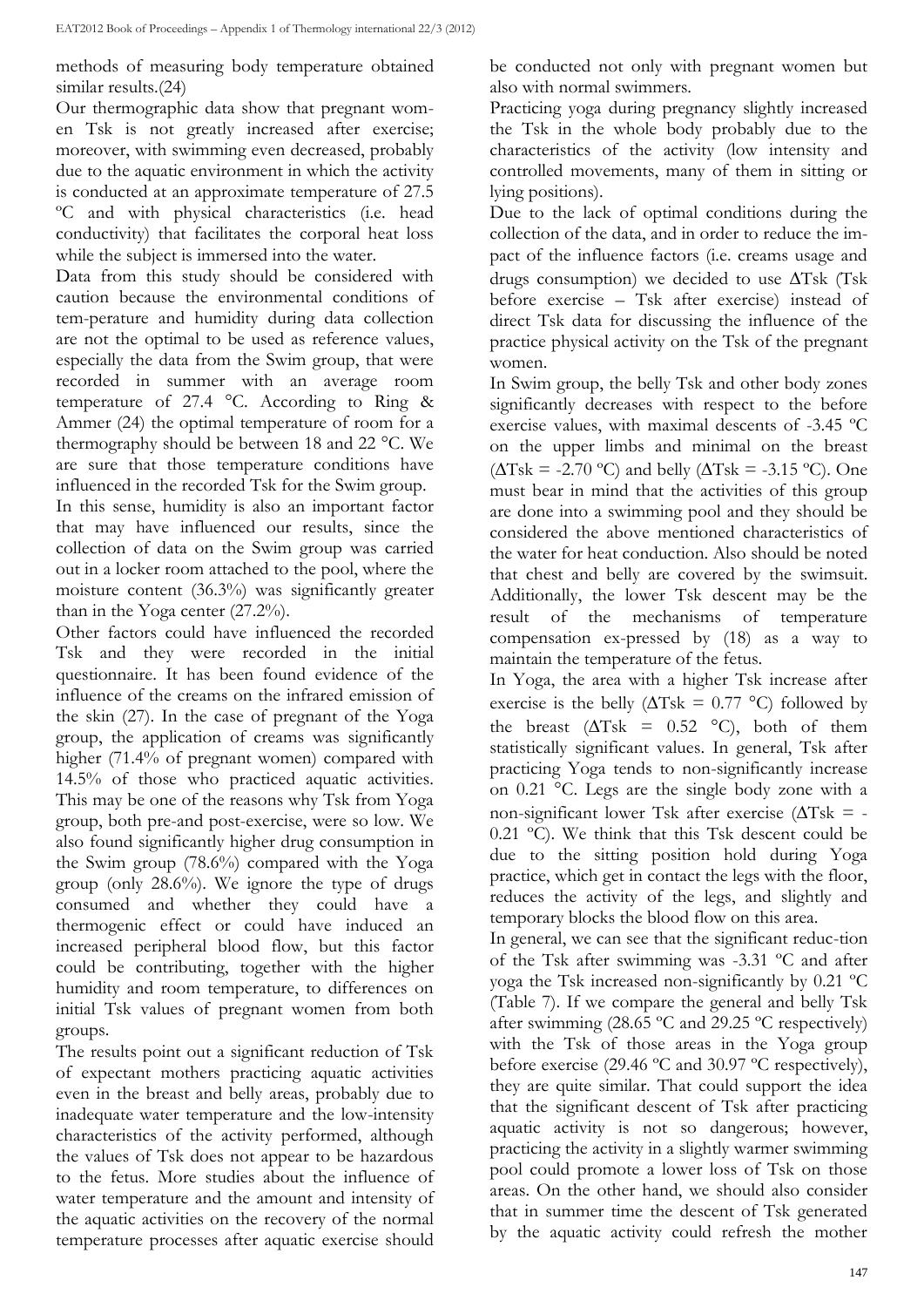helping her to withstand better the effects of heat during the summer.

#### 5. CONCLUSIONS

From our work we can conclude that thermography can be applied for its simplicity and safety of assesing the Tsk of the pregnant population practicing physical activity, but in order to obtain optimal results the environmental variables and certain factors that may influence the Tsk record must be controlled.

The Tsk of the belly was significantly reduced af-ter practicing the aquatic activity in -3.31 ºC and was non-significantly increased after practicing yoga in 0.21 ºC. Even though the descent of Tsk after swimming is quite drastic, not appear to be dangerous for the well-being of the fetus; however, it is suggested to perform aquatic activities in water warmer than normal in order to minimize the heat loss at the end of the activity.

Practicing yoga during pregnancy slightly increases the Tsk in the whole body probably due to the characteristics of the activity.

#### REFERENCES

1. Artal R. Exercise and pregnancy. Clin Sports Med 1992; 11(2), 363-377.

2. Beinder E et al. Peripheral skin temperature and microcirculatory reactivity during pregnancy. A study with thermography. J Perinat Med 1990; 18(5), 383-390.

3. Binder A et al. A clinical and thermographic study of lateral epicondylitis. Br J Rheumatol 1983; 22(2), 77-81.

4. Bruehl S et al. Validation of thermography in the diagnosis of reflex sympathetic dystrophy. Clin J Pain 1996; 12(4), 316-325.

5. Clapp JF. Influence of endurance exercise and diet on human placental development and fetal growth. Placenta 2006; 27(6-7), 527-534.

6. Collins AJ et al. Quantitation of thermography in arthritis using multi-isothermal analysis. I. The thermographic index. Ann Rheum Dis 1974; 33(2), 113-115.

7. Cooke ED et al. Deep vein thrombosis: preclinical diagnosis by thermography. Br J Surg 1974; 61(12), 971-978.

8. Cherkas LF et al. Use of thermographic criteria to identify Raynaud's phenomenon in a population setting. The Journal of Rheumatology 2003; 30(4), 720-722.

9. Chiang MF et al. Mass screening of suspect-ed febrile patients with remote-sensing infrared thermography: alarm temperature and optimal distance. J Formos Med Assoc 2008; 107(12), 937- 944.

10. Goodman, P.H. et al. (1985). Stress fracture diagnosis by computer assisted thermography. Physician and Sportsmedicine 1985; 13(4), 114-132. 11. Isard HJ et al. Breast thermography after four years and 10000 studies. Am J Roentgenol Radium Ther Nucl Med 1972; 115(4), 811-821.

12. Jarski RW et al. The risks and benefits of exercise during pregnancy. J Fam Pract 1990; 30(2), 185-189.

13. Jensen D et al. Chemical and mechanical adaptations of the respiratory system at rest and during exercise in human pregnancy. Applied Physiology Nutrition and Metabolism-Physiologie Appliquee Nutrition et Metabolisme 2007; 32(6), 1239-1250.

14. Kardel KR et al. Training in pregnant wom-en: effects on fetal development and birth. Am J Obstet Gynecol 1998; 178(2): 280-286.

15. Larsson L et al. Low-impact exercise during pregnancy-a study of safety. Acta Obstet Gynecol Scand 2005; 84(1): 34-38.

16. Lokey EA et al. Effects of physical exercise on pregnancy outcomes: a meta-analytic review. Medicine and science in sports and exercise 1991; 23(11), 1234-1239.

17. Lumbers ER Exercise in pregnancy: physiological basis of exercise prescription for the pregnant woman. J Sci Med Sport 2002; 5(1), 20-31. 18. McMurray RG et al. Recent advances in understanding maternal and fetal responses to exercise. Med Sci Sports Exerc 1993; 25(12), 1305- 1321.

19. Mottola M. Exercise prescription for overweight and obese women: pregnancy and postpartum. Obstet Gynecol Clin North Am 2009; 36(2), 301- 316, viii.

20. Mottola M et al. The pregnant athlete. In Drinkwater B(Ed.), Woman in Sport. Boston, Massachusetts: Blackwell Science 2000.

21. Nguyen AV et al. Comparison of 3 infrared thermal detection systems and self-report for mass fever screening. Emerg Infect Dis 2010; 16(11), 1710-1717.

22. Pivarnik JM. Potential effects of maternal physical activity on birth weight: brief review. Medicine and Science in Sports and Exercise 1998; 30(3), 400-406.

23. Ring EFJ et al. Raynaud's phenomenon: assessment by thermography. Thermology 3(EAT Report) 1988; 69-73.